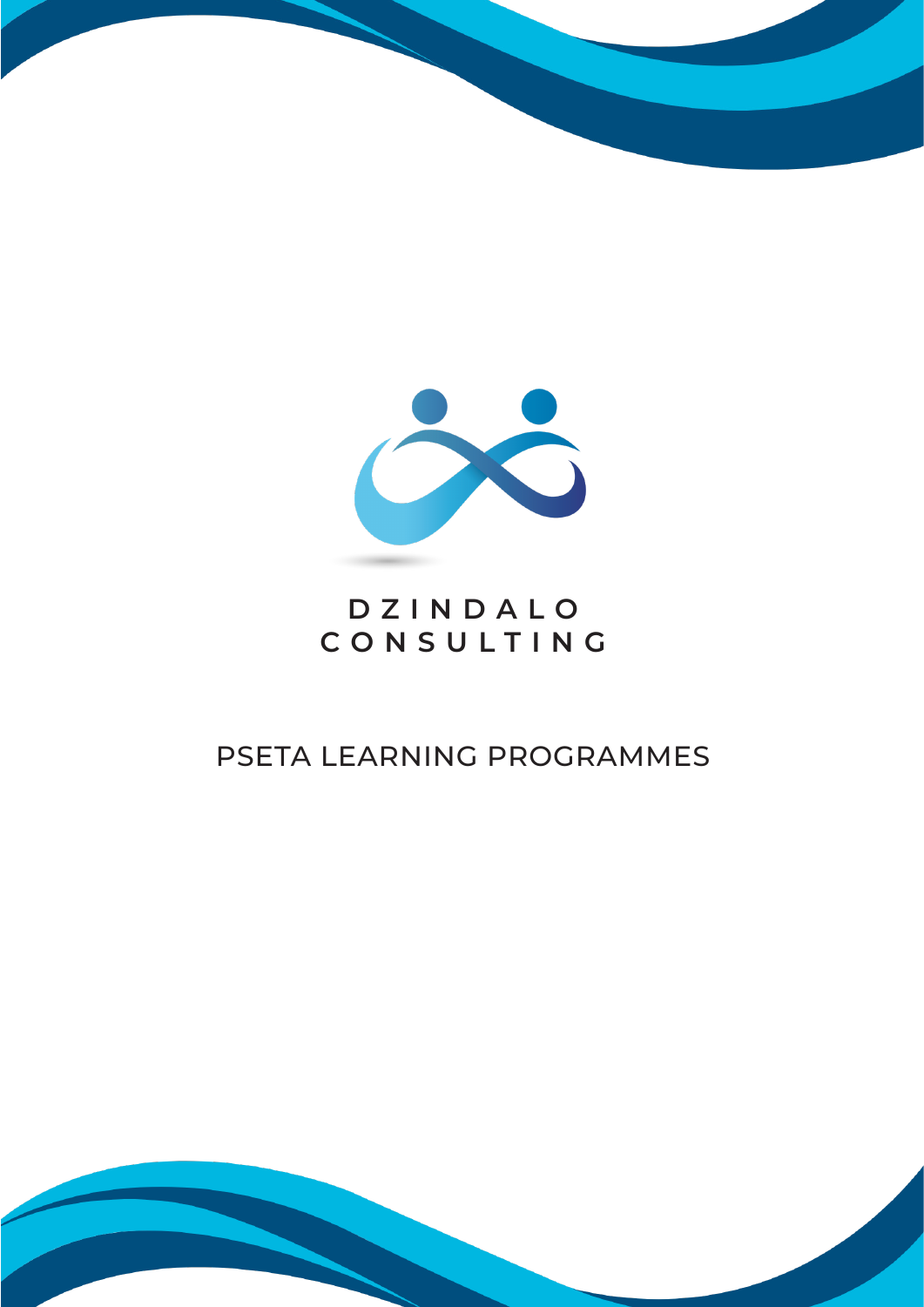- Unit 5, Aurinia, Ford Building Pretoria Road, Silverton, 0127
- 071 670 2789
- $\blacktriangleright$  Thoko@dzindaloconsulting.co.za
- www.dzindaloconsulting.co.za



## Customer Service Learning Programmes

| Course Name                      | <b>NQF Level</b> | <b>Credits</b> | <b>Duration</b> |
|----------------------------------|------------------|----------------|-----------------|
| Introduction to Customer Service | $\overline{2}$   | 2              | 2 Days          |
| Intermediate Customer Service    | 4                | 6              | 2 Days          |
| Advanced Customer Service        | 6                | 8              | 3 Days          |

#### Research Learning Programmes

| Course Name                  | <b>NOF Level</b> | Credits | Duration |
|------------------------------|------------------|---------|----------|
| <b>Basic Research Skills</b> | $\overline{3}$   | 6       | 2 Days   |
| Research Methodologies       | $\mathbf{Z}$     | 12      | 3 Days   |

#### Service Delivery Learning Programmes

| Course Name                         | <b>NOF Level</b> | <b>Credits</b> | <b>Duration</b> |
|-------------------------------------|------------------|----------------|-----------------|
| Introduction to Service Delivery    | 5.               | 6              | 2 Days          |
| Improve and Manage Service Delivery | 6                | 8              | 3 Days          |

#### Monitoring Learning Programmes

| l Course Name                      | <b>NOF Level</b> | <b>Credits</b> | <b>Duration</b> |
|------------------------------------|------------------|----------------|-----------------|
| Basic Monitoring and Evaulation    | 5.               | 5              | 3 Days          |
| Advanced Monitorinig and Evalution | 6                | 15             | 5 Days          |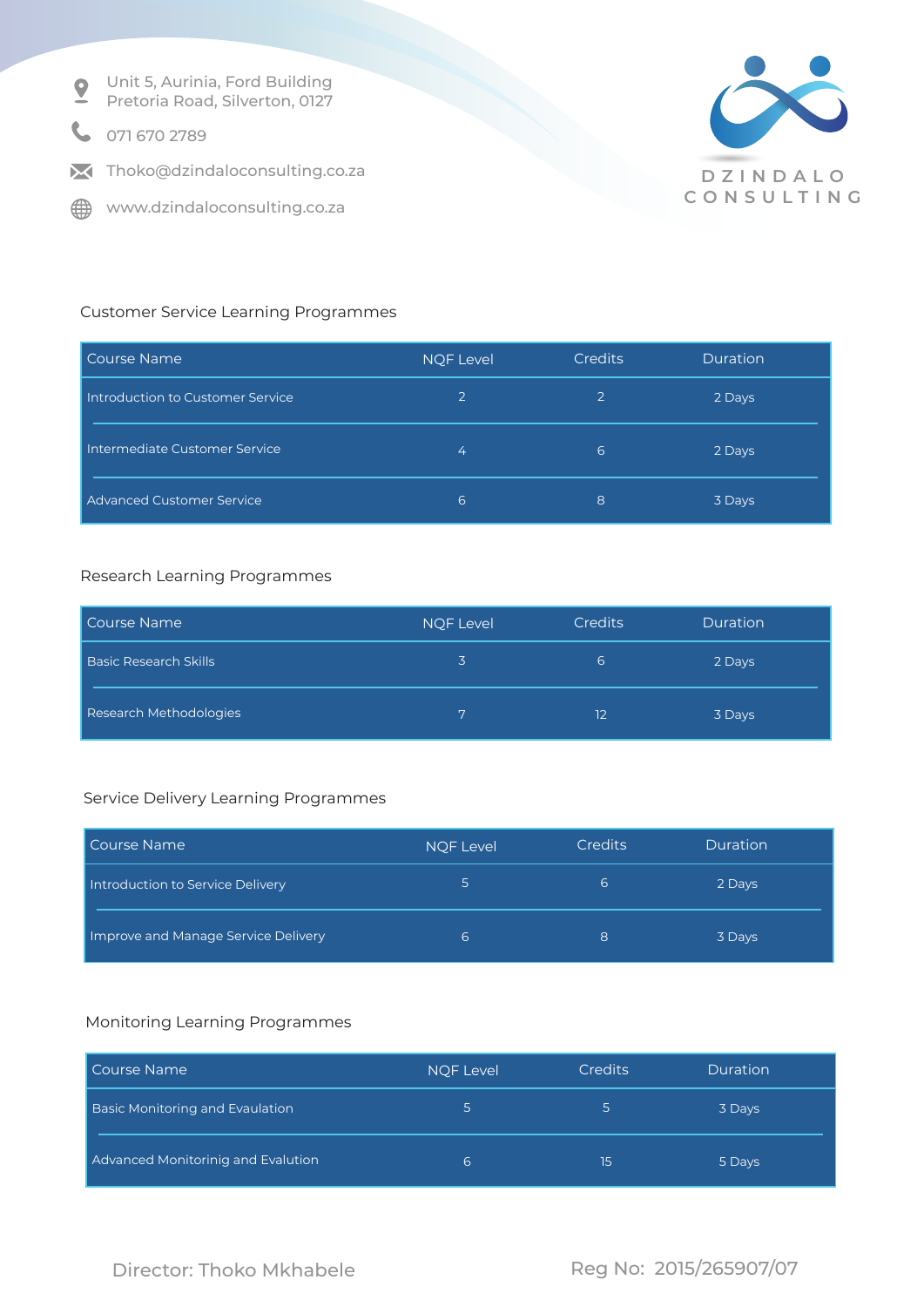Unit 5, Aurinia, Ford Building Pretoria Road, Silverton, 0127

- 071 670 2789
- $\blacktriangleright$  Thoko@dzindaloconsulting.co.za
- www.dzindaloconsulting.co.za



#### Soft Skills Programmes

| <b>Course Name</b>                      | <b>NQF Level</b> | Credits        | Duration |
|-----------------------------------------|------------------|----------------|----------|
| <b>Batho Pele</b>                       | $\overline{3}$   | $\overline{4}$ | 1 Day    |
| <b>Presentation Skills</b>              | 5                | 5 <sup>1</sup> | 2 Days   |
| <b>Professional Business Writing</b>    | $\overline{4}$   | $\overline{5}$ | 2 Days   |
| Meetings and Minute Taking              | $\overline{2}$   | $\overline{3}$ | 2 Days   |
| Time Management                         | $\overline{4}$   | 4              | 2 Days   |
| Diversity in the Workplace              | 5                | 15             | 2 Days   |
| Manage Telephone and Reception Area     | $\overline{2}$   | $\overline{3}$ | 2 Days   |
| Publc Sector Code of Conduct            | $\overline{3}$   | $\overline{4}$ | 2 Days   |
| <b>Business Communication</b>           | 5                | $10$           | 2 Days   |
| HIV and Aids in the Workplace           | $\overline{3}$   | $\overline{4}$ | 1 Day    |
| Problem Solving and Decision Making     | 4                | 5              | 3 Days   |
| <b>Ethical Principles and Standards</b> | 4                | $\overline{4}$ | 2 Days   |
| Diplomacy, Protocol and Etiquette       | 5                | 3              | 2 Days   |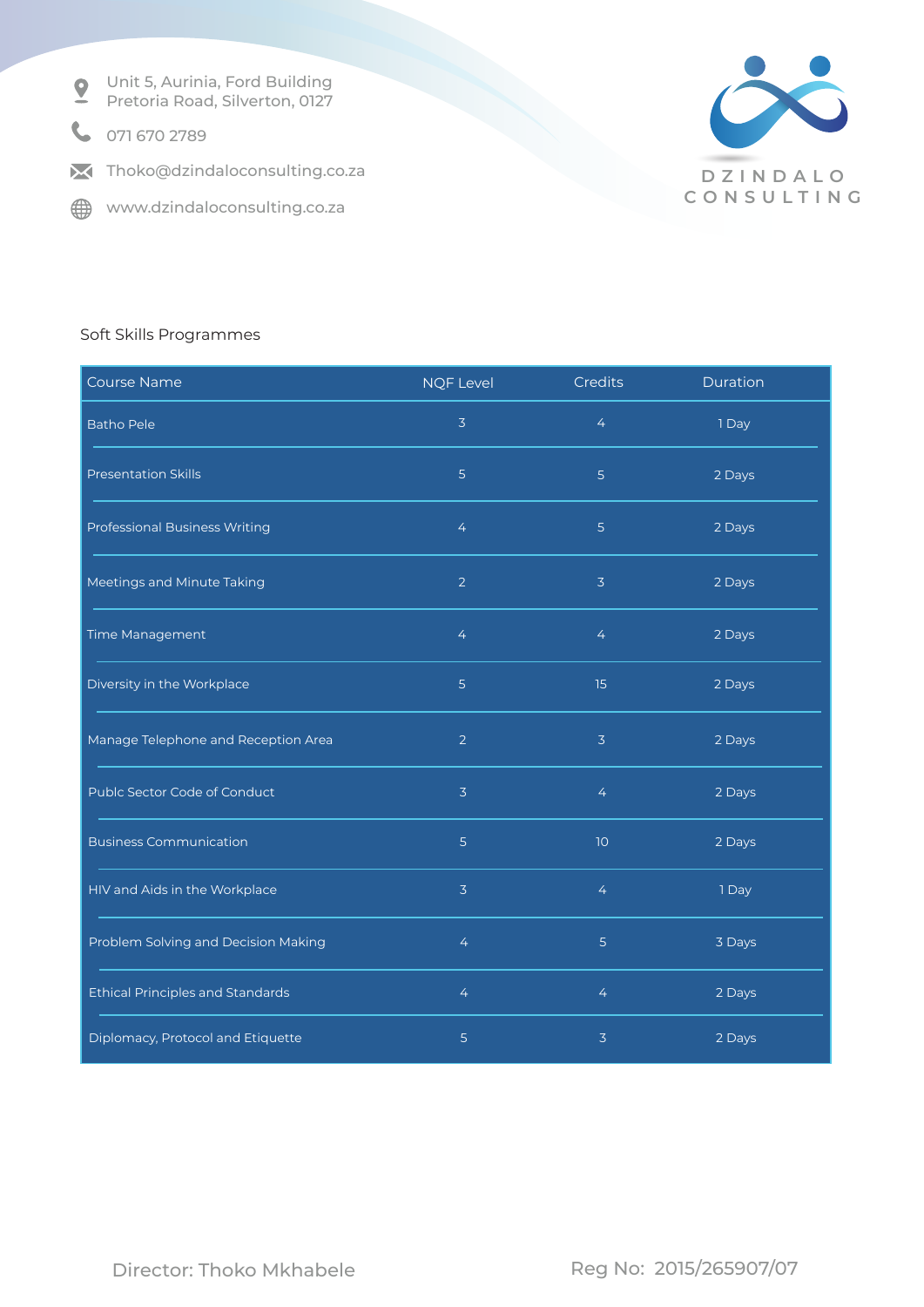Unit 5, Aurinia, Ford Building Pretoria Road, Silverton, 0127

071 670 2789

 $\blacktriangleright$  Thoko@dzindaloconsulting.co.za

www.dzindaloconsulting.co.za



## Office Professional Learning Programmes

| <b>Course Name</b>              | <b>NQF Level</b> | <b>Credits</b>  | <b>Duration</b> |
|---------------------------------|------------------|-----------------|-----------------|
| Office Administration           | $\overline{3}$   | 10 <sup>°</sup> | 3 Days          |
| <b>Office Management</b>        | 5                | 10              | 3 Days          |
| <b>Basic Records Management</b> | $\overline{3}$   | $6\overline{6}$ | 2 Days          |
| Advanced Records Management     | $6 \overline{6}$ | $\overline{5}$  | 3 Days          |
| Manage Own Performace           | $\overline{3}$   | 4               | 2 Days          |

## Supply Chain Learning Programmes

| <b>Course Name</b>            | <b>NQF Level</b> | Credits                  | Duration |
|-------------------------------|------------------|--------------------------|----------|
| Demand Management             | 5 <sup>1</sup>   | 7                        | 2 Days   |
| <b>Contract Management</b>    | 5 <sup>1</sup>   | $5^{\circ}$              | 2 Days   |
| Inventory Management          | 5 <sup>5</sup>   | 12                       | 3 Days   |
| <b>Acquisition Management</b> | 5 <sup>5</sup>   | $\overline{\phantom{a}}$ | 3 Days   |
| Supply Chain for Chief Users  | 5 <sup>5</sup>   | 8                        | 2 Days   |
| Supply Chain Management       | $\overline{5}$   | 15                       | 5 Days   |
| <b>Bid Committee</b>          | $\overline{5}$   | 15                       | 3 Days   |